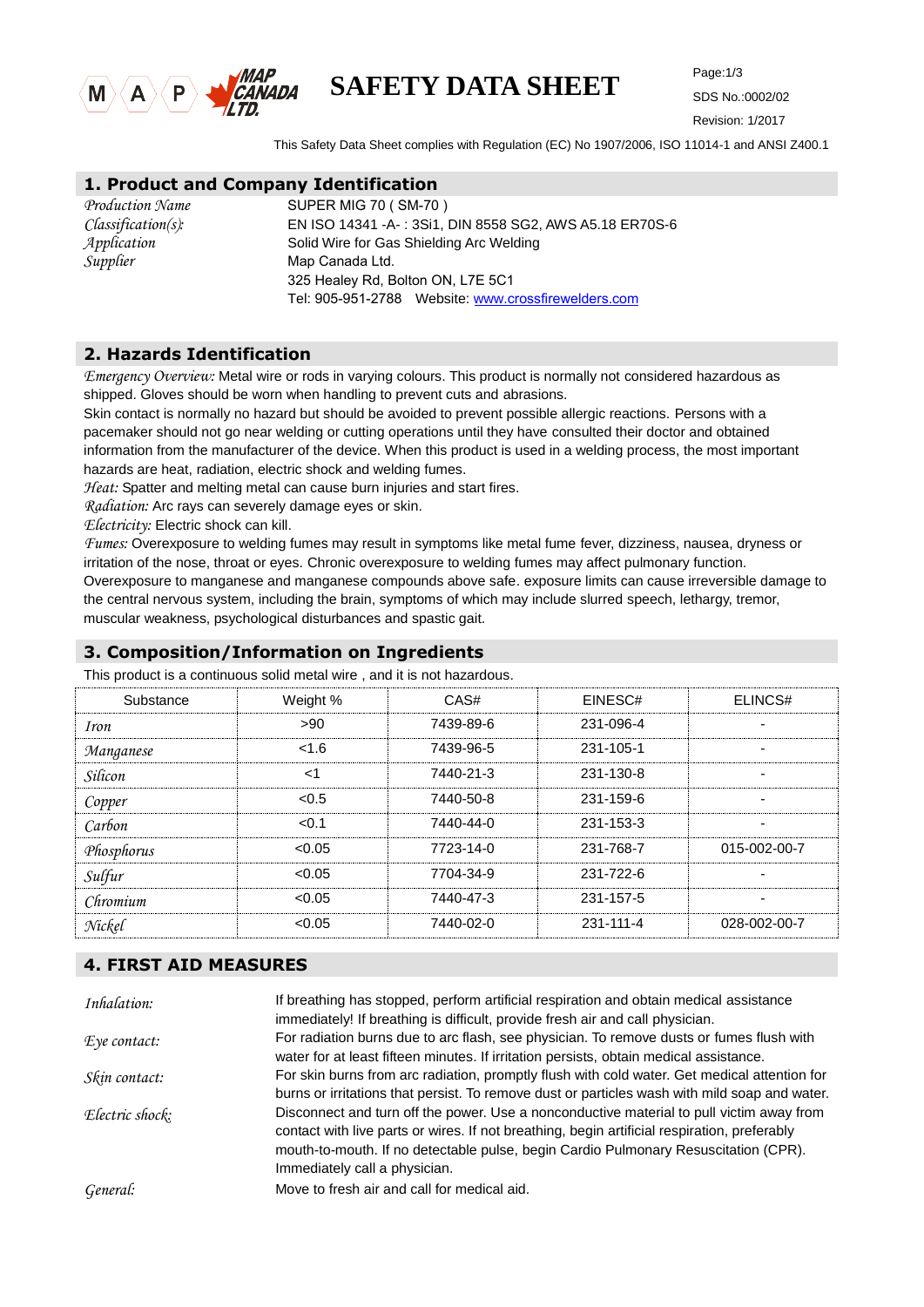

# **SAFETY DATA SHEET**

SDS No.:0002/02 Revision: 1/2017

This Safety Data Sheet complies with Regulation (EC) No 1907/2006, ISO 11014-1 and ANSI Z400.1

#### **5. FIRE FIGHTING MEASURES**

No specific recommendations for welding consumables. Welding arcs and sparks can ignite combustible and lammable materials. Use the extinguishing media recommended for the burning materials and fire situation. Wear self-contained breathing apparatus as fumes or vapors may be harmful.

# **6. ACCIDENTAL RELEASE MEASURES**

Solid objects may be picked up and placed into a container. Liquids or pastes should be scooped up and placed into a container. Wear proper protective equipment while handling these materials. Do not discard as refuse. *Personal precautions:* refer to section 8

*Environmental precautions:* refer to section 13

#### **7. HANDLING AND STORAGE**

*Handling:* Handle with care to avoid stings and cuts. Wear gloves when handling welding consumables. Avoid exposure to dust. Do not ingest. Some individuals can develop an allergic reaction to certain materials. Retain all warning and identity labels. Wash hands and other exposed areas with mild soap and water before eating, drinking or smoking and when leaving work.

*Storage:* Store in dry protected location to prevent any moisture contact.Keep separate from chemical substances like acids and strong bases, which could cause chemical reactions.

#### **8. EXPOSURE CONTROLS/PERSONAL PROTECTION**

Avoid exposure to welding fumes, radiation, spatter, electric shock, heated materials and dust.

*Engineering measures:*Ensure sufficient ventilation, local exhaust, or both, to keep welding fumes and gases from breathing zone and general area. Keep working place and protective clothing clean and dry. Train welders to avoid contact with live electrical parts and insulate conductive parts. Check condition of protective clothing and equipment on a regular basis.

*Personal protective equipment:* Use respirator or air supplied respirator when welding or brazing in a confined space, or where local exhaust or ventilation is not sufficient to keep exposure values within safe limits. Use special care when welding painted or coated steels since hazardous substances from the coating may be emitted. Wear hand, head, eyes, ear and body protection like welders gloves, helmet or face shield with filter lens, safety boots, apron, arm and shoulder protection. Keep protective clothing clean and dry.

## **9. PHYSICAL AND CHEMICAL PROPERTIES**

*Physical Status* Solid *Appearance* Copper color *Melting point* >1000 °C *Solubility in water* Insoluble.

## **10. STABILITY AND REACTIVITY**

*General:* This product is only intended for normal welding purposes.

*Stability:* This product is stable under normal conditions.

*Reactivity:* Contact with chemical substances like acids or strong bases could cause generation of gas.

When this product is used in a welding process, hazardous decomposition products would include those from the volatilization, reaction or oxidation of the materials listed in section 2 and those from the base metal and coating. The amount of fumes generated from this product varies with welding parameters and dimensions, but is generally no more than 5 to 10g/kg consumable. Fumes from this product contain compounds of the following chemical elements. The rest is not analyzed, according to available standards.

Fume analysis: Fe Mn Cr Pb Cu Ni

weight % less than 66 14 0.1 0.2 0.6 0.1

Reasonably expected gaseous products would include carbon oxides, nitrogen oxides and ozone. Air contaminants around the welding area can be affected by the welding process and influence the composition and quantity of fumes and gases produced.